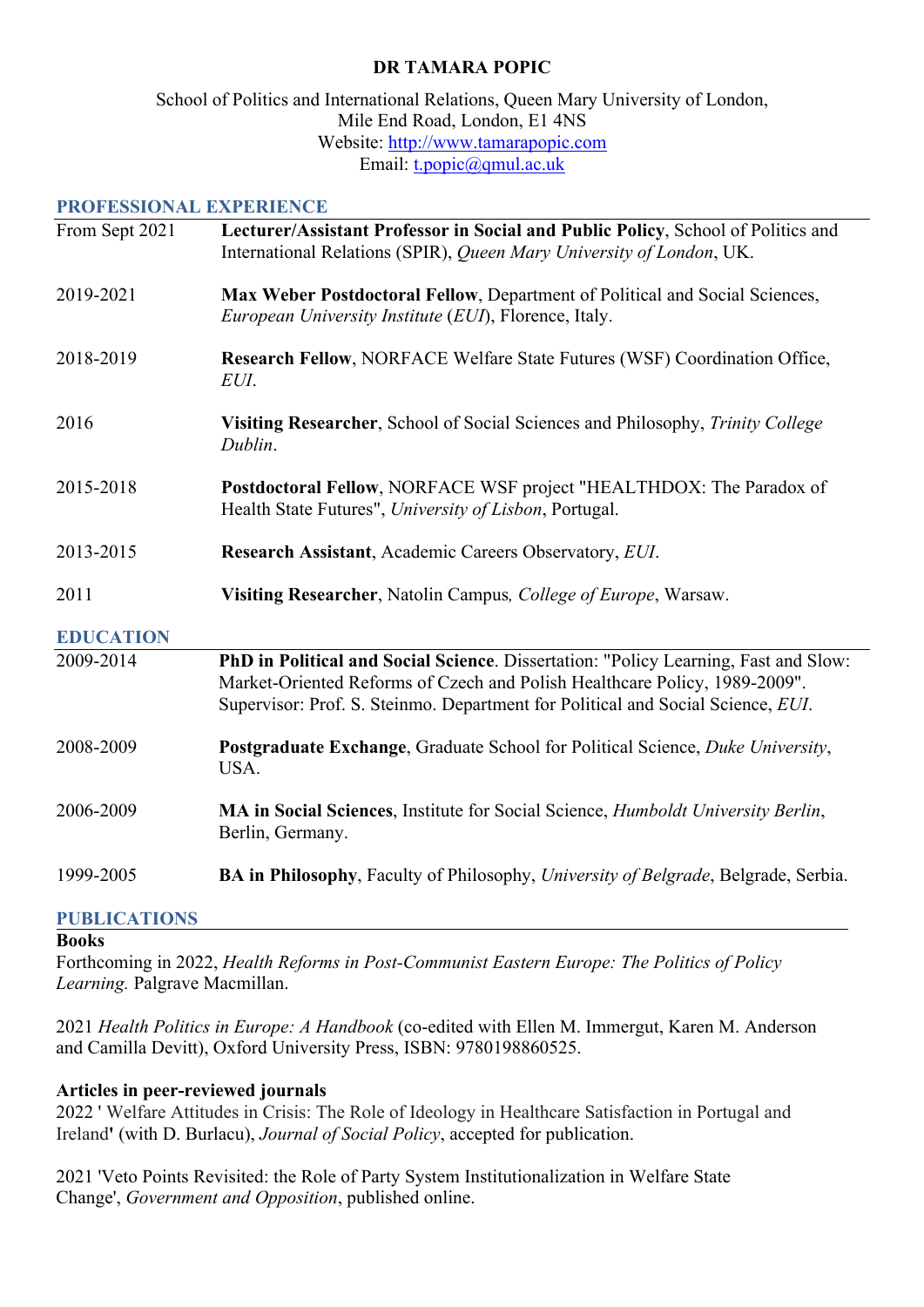2019 'Portuguese Healthcare Reforms in the Context of Crisis: External Pressures or Political Choice?' (with M. Asensio), *Social Policy & Administration* 53(4), 1003-1017, DOI: 10.111/spol.12480.

2018 'Portuguese Public Opinion towards Healthcare in the Context of Crisis' (with S. Schneider and M. Asensio), *Journal of Social Policy* 48(4), 741-764, DOI: 10.1017/S0047279418000818, Open Access.

2018 'Cognitive Determinants of Healthcare System Evaluations – A Comparison of Eastern and Western European Countries' (with S. Schneider), *Health Policy* 122(3), 269-278, DOI:10.1177/0958928717754294, Open Access.

2018 'An East-West Comparison of Healthcare Evaluations in Europe: Do Institutions Matter?' (with S. Schneider), *Journal of European Social Policy* 28(5), 517-534, DOI: 10.1177/0958928717754.

## **Book chapters**

2021 'The Czech Republic'. In *Health Politics in Europe: A Handbook*, Oxford University Press.

2021 'Poland'. In *Health Politics in Europe: A Handbook*, Oxford University Press.

2021 'Slovakia'. In *Health Politics in Europe: A Handbook*, Oxford University Press.

2021 'Slovenia'. In *Health Politics in Europe: A Handbook*, Oxford University Press.

2021 'Croatia'. In *Health Politics in Europe: A Handbook*, Oxford University Press.

2021 'Serbia'. In *Health Politics in Europe: A Handbook*, Oxford University Press.

2021 'Regional Outlook: Central Eastern Europe'. In *Health Politics in Europe: A Handbook*, Oxford University Press.

2021 'Regional Outlook: South Eastern Europe' (with G. Stolarova-Demuth). In *Health Politics in Europe: A Handbook*, Oxford University Press.

2021 'Former Yugoslavia: Introduction' (with N. Perišić). In *Health Politics in Europe: A Handbook*, Oxford University Press.

2020 'Access to Social Protection by Immigrants, Emigrants and Resident Nationals in Serbia**'**. In *Migration and social protection in Europe and beyond: A focus on non-EU sending states* (Volume 3) (eds. J-M. Lafleur and C. D. Vintila), Springer Open Access, 305-318.

2020 'Diaspora Policies, Consular Services and Social Protection for Serbian Citizens Abroad', In *Migration and social protection in Europe and beyond: A focus on non-EU sending states* (Volume 3) (eds. J-M. Lafleur and C. D. Vintila), Springer Open Access, 319-333.

2018 'The Role of Ideas in Welfare Reforms in Central Eastern Europe'. In M. Jessoula, B. Magni, N. Riva and M. Ferrera (eds.) Gli Annali di LPF - Laboratorio di Politica Comparata e Filosofia Pubblica (LPF) – Anno 2018. Centro Einaudi. ISBN 978-88-94960-00-6, Open Access, 1-20.

## **Book reviews**

2017 'The Europeanization of Workplace Pensions: Economic Interests, Social Protection, and Credible Signaling' by A. Hennessy. Cambridge, Cambridge University Press 2014. *Journal of Common Market Studies* 55(3), 665-666.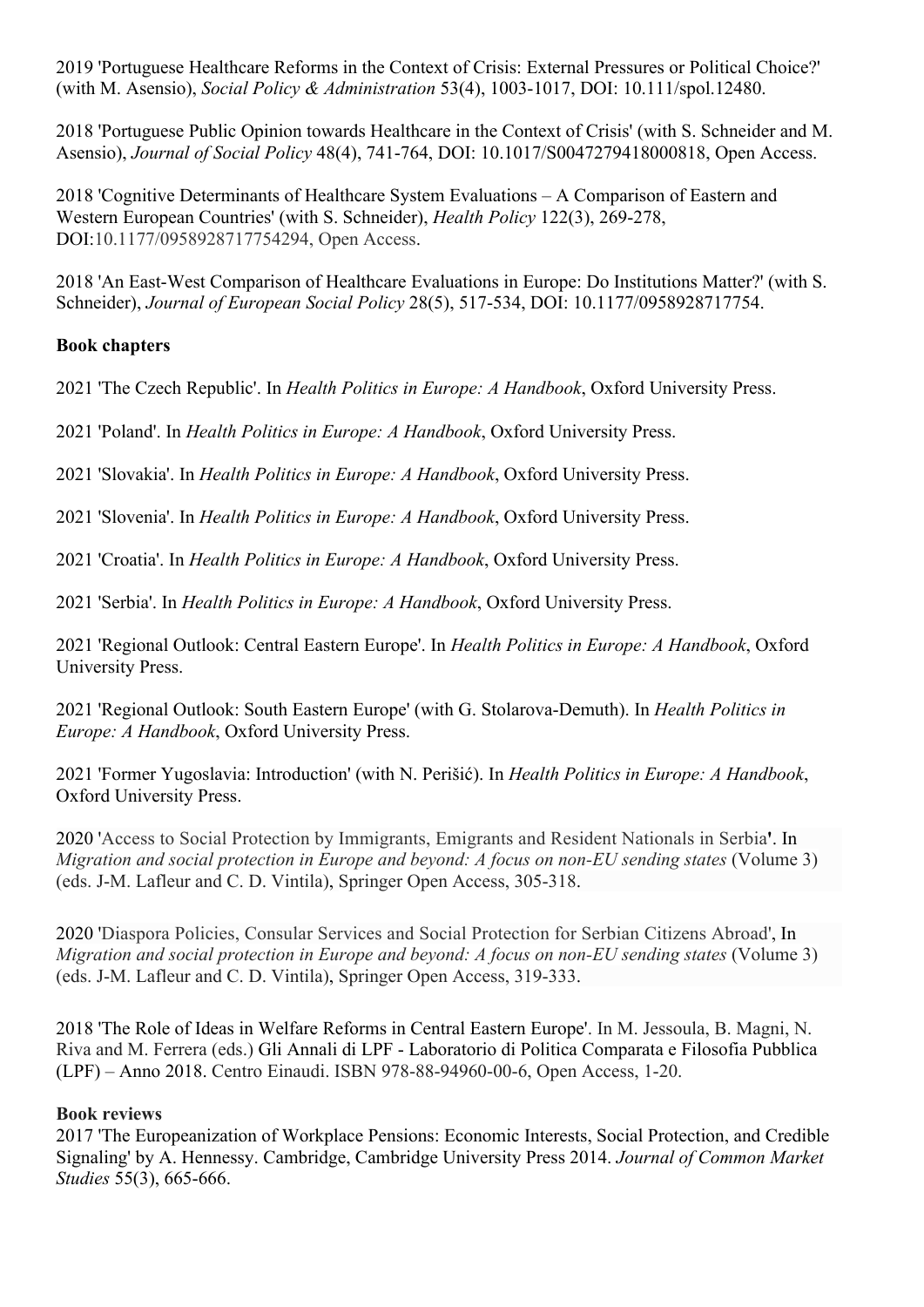2015 'The Transformation of Care in European Societies' by Margarita León (ed.). Basingstoke, Palgrave Macmillan 2014. *Journal of European Social Policy*, 25(4), 450–452.

# **TEACHING AND SUPERVISION**

| 2022                            | 'Evaluation and Delivery in Public Policy' (MA level), School of Politics and<br>International Relations, Queen Mary University of London. Course convener.                                              |
|---------------------------------|----------------------------------------------------------------------------------------------------------------------------------------------------------------------------------------------------------|
| 2022                            | 'Evaluation and Delivery in Public Policy' - Distance Learning, (MA level), School of<br>Politics and International Relations, Queen Mary University of London. Course<br>convener.                      |
| 2021                            | 'Public Management and Governance' (MA level), School of Politics and International<br>Relations, Queen Mary University of London. Course convener.                                                      |
| 2021-22                         | MA in International Public Policy, School of Politics and International Relations,<br>Queen Mary University of London. Supervision of 7 MA theses.                                                       |
| 2021-22                         | BA in Politics and International relations. School of Politics and International<br>Relations, Queen Mary University of London. Supervision of 9 BA theses.                                              |
| 2021                            | 'Social Policies' (BA level), Political and Administration Sciences Program, Faculty of<br>Political and Social Sciences, University of Pompeu Fabra, Barcelona. Visiting<br>lecturer (online).          |
| 2015                            | 'Public Policies' (BA level), Public Administration and Territorial Politics Program,<br>Institute for Social and Political Sciences, University of Lisbon. Visiting lecturer.                           |
| 2014                            | 'European Social Policy in Hard Times' (MA level), Political Science Programme, EU<br>Policy Studies, James Madison University, Florence. Course convener.                                               |
| 2014                            | 'Neo-Institutional Approaches to the Study of Social Norms and Institutions' (MA<br>level), Social Science Program, University of Düsseldorf. Course designer and<br>convener.                           |
| <b>CERTIFICATES IN TEACHING</b> |                                                                                                                                                                                                          |
| 2022                            | Postgraduate Certificate in Academic Practice for Curriculum Design, Queen<br>Mary Academy, Queen Mary University of London.                                                                             |
| 2020/21                         | Teaching Certificate, Max Weber Programme, EUI.                                                                                                                                                          |
| 2012                            | Teaching Skills Certificate, EUI and London School of Economics and Political<br>Science (LSE).                                                                                                          |
|                                 | <b>COMPETITIVE GRANTS AND SCHOLARSHIPS (selection)</b>                                                                                                                                                   |
| 2022                            | QMUL SPIR General Research and Scholarship Funding for project "Government<br>Discourse in the Context of Austerity-Driven Health Policy Reforms in Portugal,<br>Ireland and Greece" $(\pounds 1 930)$ . |
| 2021                            | EUI Early Stage Researchers Grant for project "Government Discourse in the<br>Context of Austerity-Driven Health Policy Reforms in Portugal, Ireland and Greece",                                        |

2020 EUI Research Council funding for project "Responding to COVID-19: Government Action, Government Rhetoric, and Public Trust", Co-PI with E. Immergut (EUI) and

PI (**€ 2 810)**.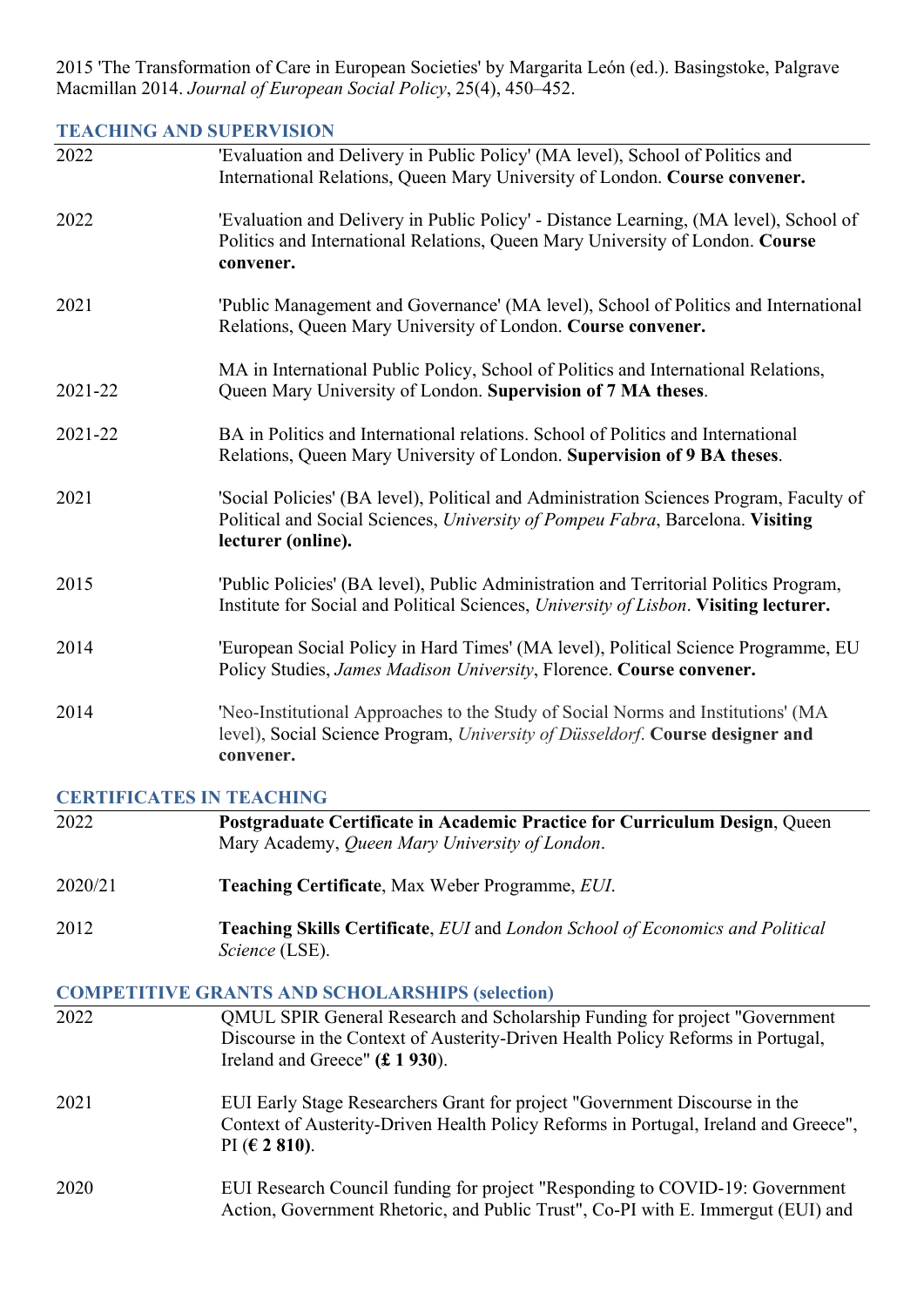|           | D. Burlacu (University of Newcastle) ( $\epsilon$ 19 000).                                                                                                                                                                   |
|-----------|------------------------------------------------------------------------------------------------------------------------------------------------------------------------------------------------------------------------------|
| 2019-2021 | Max Weber Program Postdoctoral Grant (est. value: $\epsilon$ 50 000).                                                                                                                                                        |
| 2010      | Paderewski Grant, College of Europe, Natolin Campus (value: $\epsilon$ 2 000).                                                                                                                                               |
| 2009-2013 | PhD Research Grants, <i>Italian Ministry of Foreign Affairs</i> and <i>EUI</i> (est.: $\epsilon$ 50 000).                                                                                                                    |
| 2008-2009 | Graduate School Scholarship, <i>Duke University</i> (est.: $\epsilon$ 74 000).                                                                                                                                               |
| 2006-2009 | MA Studies Grant, <i>Konrad Adenauer Foundation</i> (est.: $622000$ ).                                                                                                                                                       |
|           | <b>CONFERENCE PRESENTATIONS (selection)</b>                                                                                                                                                                                  |
| 2021      | 'Welfare Attitudes in Crisis: The Role of Ideology in Healthcare Satisfaction in<br>Portugal and Ireland' (with D. Burlacu), 27th International Conference of<br>Europeanists (CES) (online), 21-25 June 2021.               |
| 2021      | 'COVID-19 Responses in Eastern Europe: The Role of the Health System', 15th<br>Max Weber Fellows June Conference, EUI (online), 16-18 June 2021.                                                                             |
| 2020      | 'Policy Performance in New Democracies: Veto Points and Party System<br>Institutionalization', 14th Max Weber Fellows June Conference, EUI (online), 18-<br>19 June 2020.                                                    |
| 2018      | 'Taking opposition seriously: explaining market-oriented healthcare reforms in<br>Slovakia and Hungary', Italian ESPAnet Conference Italy, University of Florence,<br>13-15 September 2018.                                  |
| 2018      | 'Portuguese and Irish healthcare reforms in the context of crisis' (with C. Devitt<br>and M. Asensio), Italian ESPAnet Conference Italy, University of Florence, 13-15<br>September 2018.                                    |
| 2018      | 'Healthcare Satisfaction in the Context of Austerity: Portugal and Ireland<br>Compared' (with D. Burlacu), 114th American Political Science Association<br>(APSA) Annual Meeting, Boston, USA, 30 August - 2 September 2018. |
| 2018      | 'Portuguese and Irish Healthcare Reforms in the Context of Crisis' (with C. Devitt<br>and M. Asensio), Welfare State Futures Program Final Conference, EUI, 24-25<br>May 2018.                                               |
| 2017      | 'When Ideas (Don't) Affect Policy Change: The Case of Healthcare Reforms in<br>Central Eastern Europe', Italian ESPAnet Conference Italy, University of<br>Bologna, 21-23 September 2017.                                    |
| 2017      | 'Portuguese Public Opinion towards Healthcare in the Context of Crisis' (with S.<br>Schneider and M. Asensio), 15th International Conference of the ESPAnet,<br>University of Lisbon, 14-16 September 2017.                  |
| 2017      | 'Portuguese Public Opinion towards Healthcare in the Context of Crisis' (with S.<br>Schneider and M. Asensio), 24th International Conference of Europeanists (CES),<br>University of Glasgow, 12-14 July 2017.               |
| 2016      | 'Ideas, Institutions and Politics in Post-Communist Health Policy', the 14th<br>International Conference of the ESPAnet, University of Rotterdam, 1-3 September<br>2016.                                                     |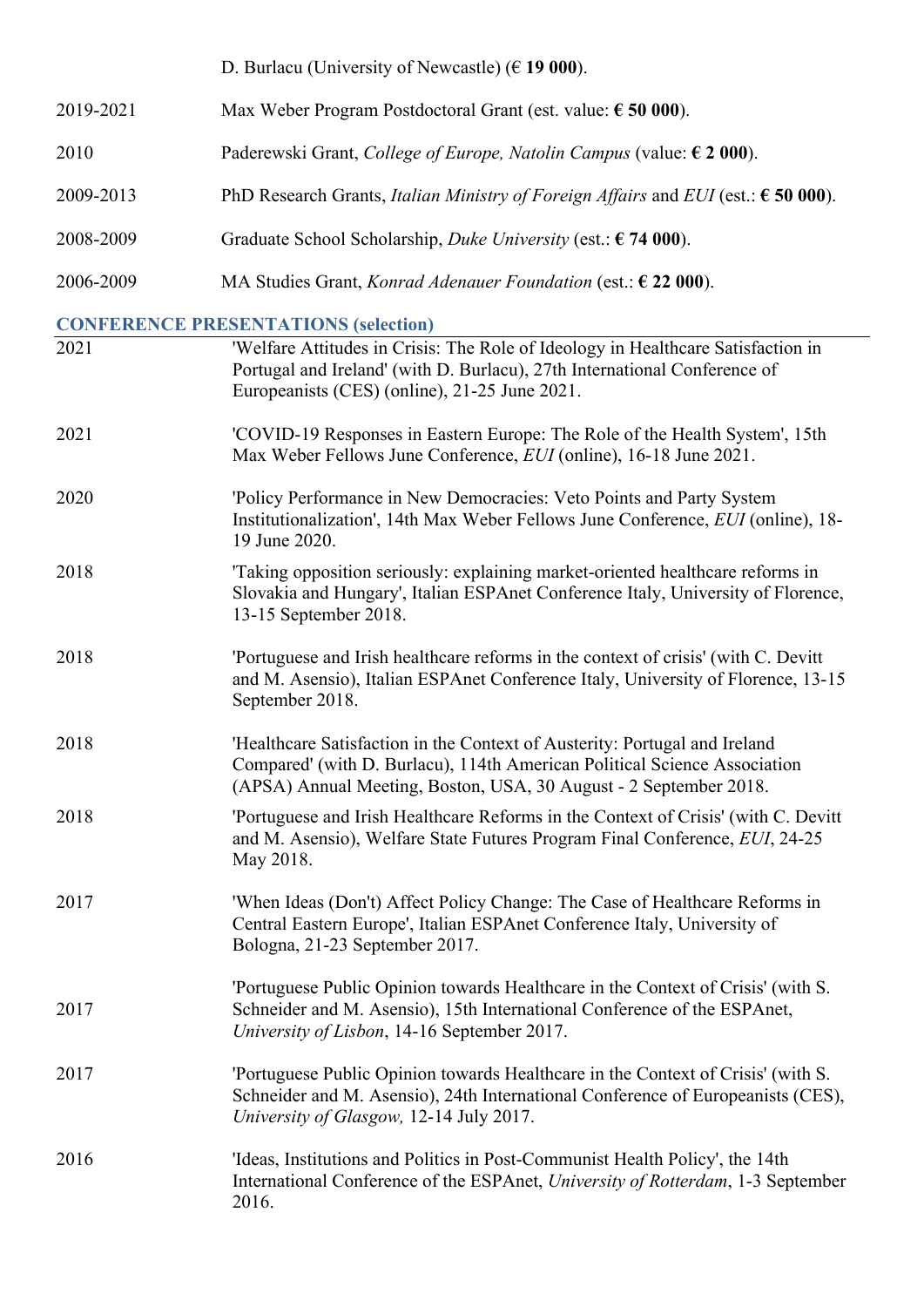| 2016 | 'Haunted by the Past? An Institutional Analysis of Health Care Attitudes in<br>Eastern and Western Europe' (with S. Schneider), 3rd International ESS<br>Conference, University of Lausanne, 13-15 July 2016.                                                                              |
|------|--------------------------------------------------------------------------------------------------------------------------------------------------------------------------------------------------------------------------------------------------------------------------------------------|
| 2015 | The Paradox of Portuguese Healthcare System: Economic Crisis and Institutional<br>Choice', Italian ESPAnet Conference Italy, University of Salerno, 17-19<br>September 2015.                                                                                                               |
| 2015 | 'Policy Learning, Fast and Slow: Healthcare Policy Change in Post-Communist<br>Countries', 2nd International Conference on Public Policies, Catholic University<br>of Milano, 1-4 July, 2015.                                                                                              |
| 2014 | The Role of Ideas, Interests and Institutions in the Post - Communist Health<br>Policy', Italian ESPAnet Conference Italy, University of Torino, 18-20 September<br>2014.                                                                                                                  |
| 2013 | 'Privatization and Marketization of Healthcare: An Experience from Eastern<br>Europe', 3rd Doctoral German ESPAnet Section Workshop 'Privatization and<br>Marketization of Social Services and Social Programs', Max Planck Institute for<br>the Study of Societies, 14-15 November, 2013. |
|      | <b>INVITED TALKS (selection)</b>                                                                                                                                                                                                                                                           |
| 2022 | Health reforms in post-communist countries: the politics of policy learning,<br>University of Newcastle                                                                                                                                                                                    |
| 2021 | Book Presentation - Health Politics in Europe: A Handbook, Lancaster University.                                                                                                                                                                                                           |
| 2021 | 'Health Politics in Europe. The Breakdown of the Soviet Union and the<br>Transformation to Capitalist Democracy in Eastern Europe', Robert Schuman<br>Centre for Advanced Studies, EUI.                                                                                                    |
| 2020 | 'The Politics of Health Reforms in Eastern Europe', EUI.                                                                                                                                                                                                                                   |
| 2017 | 'Taking Opposition Seriously: Explaining Market-Oriented Healthcare Reforms in<br>Slovakia and Hungary', EUI.                                                                                                                                                                              |
| 2016 | 'Ideas, Institutions and Politics in Market-Oriented Post-Communist Healthcare<br>Reforms', Trinity College Dublin.                                                                                                                                                                        |
| 2016 | Politics and Institutions in the Post-communist Healthcare Policy: the Case of<br>User Fees', Institute for Social Sciences, University of Lisbon.                                                                                                                                         |
| 2014 | 'Who Wins, Who Loses? Distributional Outcomes of Healthcare Reforms in<br>Eastern Europe', Heinrich Heine University of Düsseldorf.                                                                                                                                                        |
| 2013 | 'Convergence or Divergence? Financial Crisis' Impact on Social Policies in<br>Europe', James Madison University.                                                                                                                                                                           |
|      | ORGANISATION OF INTERNATIONAL CONFERENCES AND WORKSHOPS                                                                                                                                                                                                                                    |
| 2021 | Co-chair, Section 'Health Policy and Politics', ECPR General Conference (online).                                                                                                                                                                                                          |
| 2021 | Co-organiser, Max Weber Multidisciplinary Workshop on Health and Healthcare,<br>EUI.                                                                                                                                                                                                       |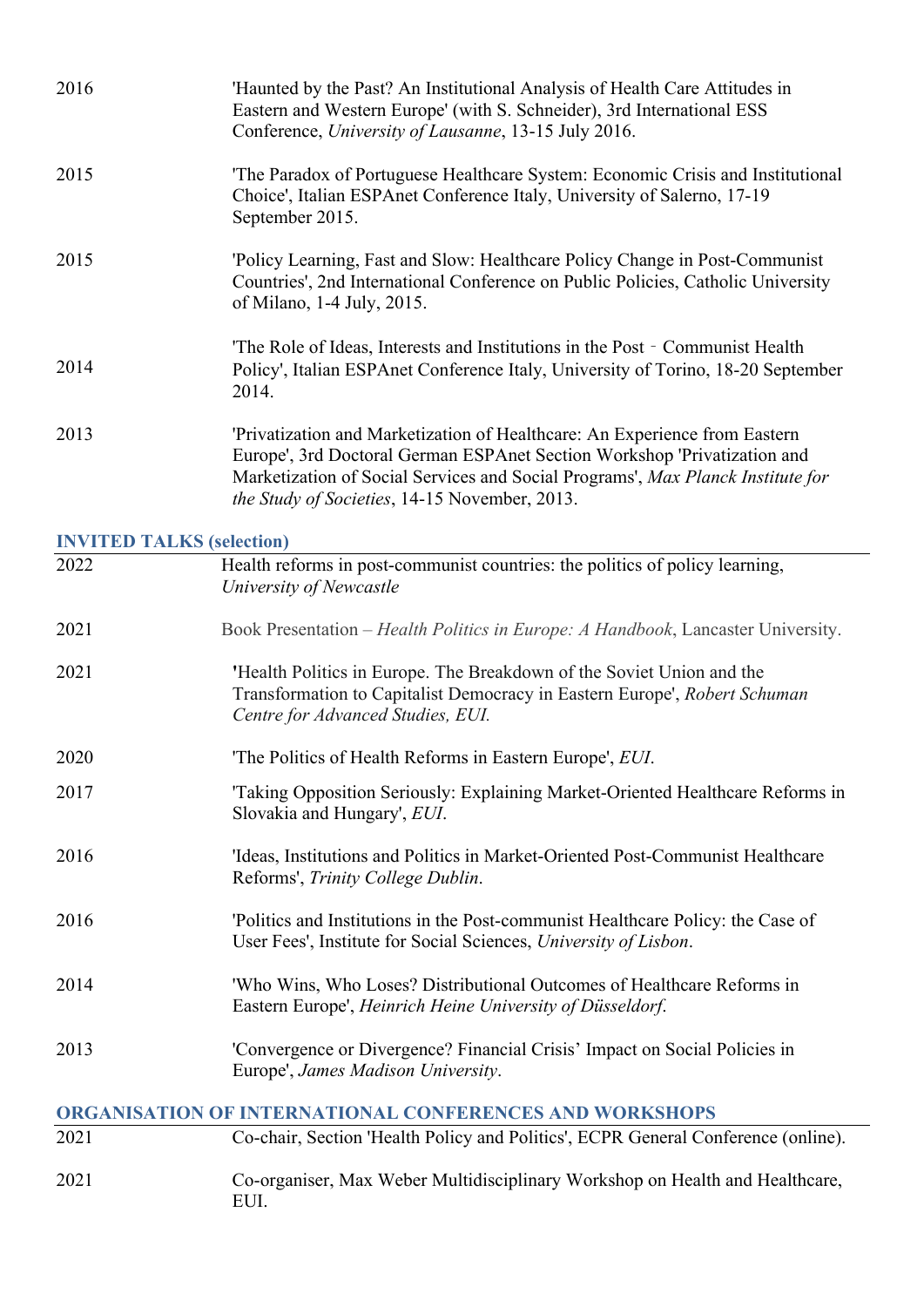| 2020 | Member of the Scientific Committee, Annual June Conference of the Max Weber |
|------|-----------------------------------------------------------------------------|
|      | Programme.                                                                  |

2014-2015 Organiser, Conferences on National and European Funding Opportunities, Academic Careers Observatory, Max Weber Programme, EUI.

#### **SERVICE TO PROFESSION**

| 2011-present | <b>Peer-reviewer</b> for <i>European Political Science Review</i> ; <i>Journal of European</i><br>Social Policy; Journal of Health Politics, Policy and Law; International Journal<br>of Health Planning and Management; Perspectives on European Politics and<br>Societies; Political Psychology.                                                    |
|--------------|-------------------------------------------------------------------------------------------------------------------------------------------------------------------------------------------------------------------------------------------------------------------------------------------------------------------------------------------------------|
| 2020-2021    | <b>Ambassador for CIVICA - alliance of eight leading European higher education</b><br>institutions in the social sciences: EUI, Central European University, Hertie<br>School, SciencePo, Stockholm School of Economics, London School of<br>Economics, Bocconi University and National University of Political Studies and<br>Public Administration. |
| 2018-2019    | <b>Convener</b> of the <i>Welfare State Futures Working Group, EUI.</i>                                                                                                                                                                                                                                                                               |
| 2010-2014    | <b>Founder and convener</b> of the <i>Eastern European Working Group</i> , <i>EUI</i> .                                                                                                                                                                                                                                                               |
|              | <b>EXPERT ENGAGEMENT AND RESEARCH IMPACT</b>                                                                                                                                                                                                                                                                                                          |
| 2018-2019    | <b>Country expert</b> for social protection policies (Serbia), ERC Starting Grant<br>funded Project "Migration and Transnational Social Protection in Post-crisis<br>Europe Database" (MITSOPRO), University of Liege.                                                                                                                                |
| 2017-2018    | <b>Country expert</b> for institutional and electoral data (Montenegro, Serbia, Croatia,                                                                                                                                                                                                                                                              |

2017-2018 **Country expert** for institutional and electoral data (Montenegro, Serbia, Croatia, Bosnia and Herzegovina), Political Configurations Database, *Humboldt University Berlin*.

2014 **Research expert** for 'Best of UNICEF Research', *UNICEF Office of Research - Innocenti*, Florence.

## **PROFESSIONAL MEMBERSHIP**

European Consortium for Political Research (ECPR) American Political Science Association (APSA) International Public Policy Association (IPPA) Council of European Studies (CES) Network for European Social Policy Analysis (ESPAnet) Women in Politics, University College Dublin

## **LANGUAGE SKILLS**

Serbian and Croatian – native English - fluent Italian - fluent (CELI 5) German - fluent (DSH 3) Portuguese - upper intermediate Spanish - lower intermediate Polish - elementary

#### **LEAVES OF ABSENCE**

02-07/2019 Maternity leave (paid).